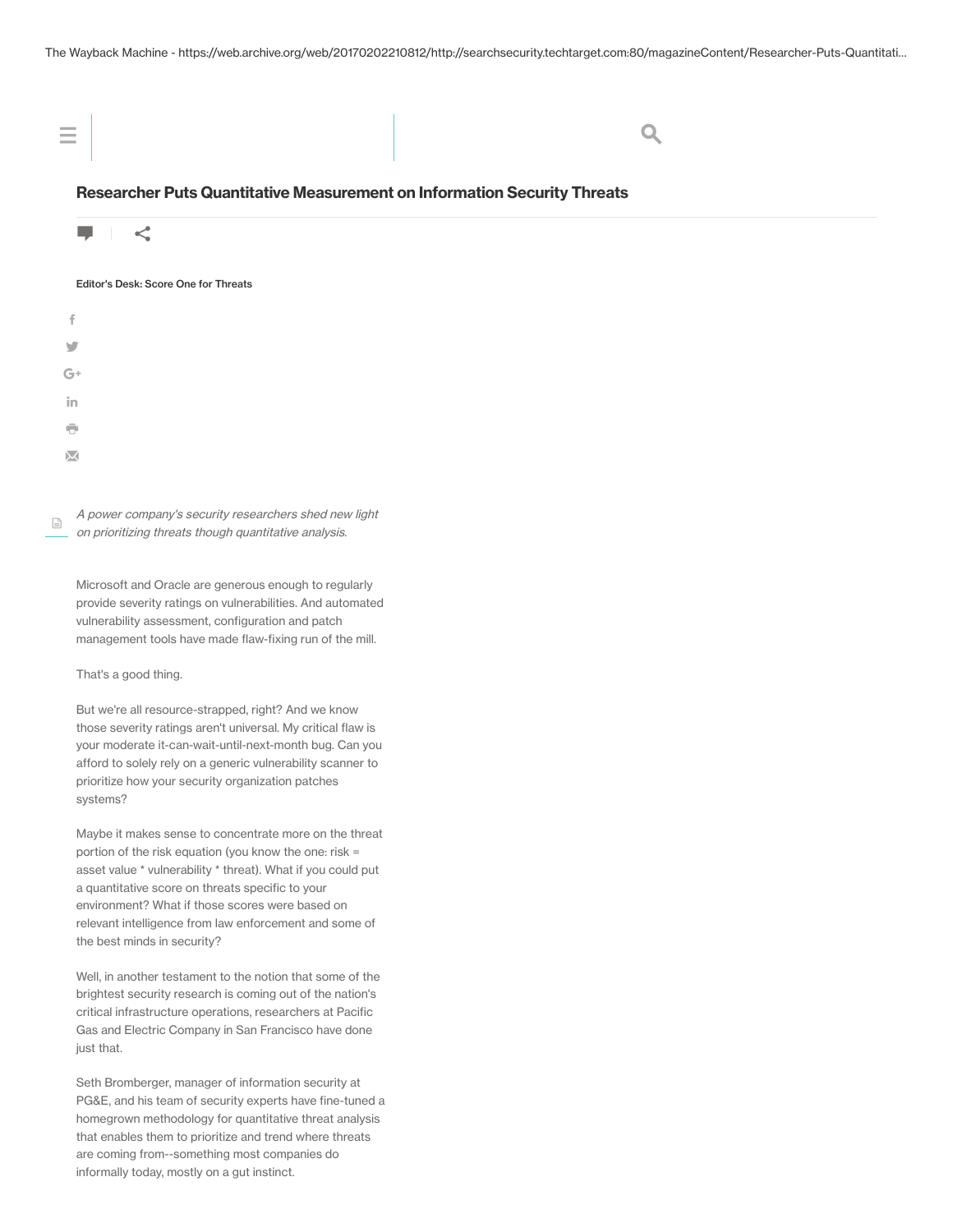Bromberger's motivation at the outset was a better understanding of the threat landscape for critical infrastructures, and a solid score on the NSA's INFOSEC Assurance Capability Maturity Model, or IA-CMM (PG&E earned the second highest rating ever given by NSA). Ultimately, he's developed a threat model that could apply to any organization.

PG&E's methodology begins with a standard definition of a threat agent--which aligns with that used by the DoD- as any person, process or entity that wants to do your organization harm. The secret sauce in this recipe is the proprietary and confidential intelligence from federal and local law enforcement and security experts feeding the methodology.

Threats are divided into broad categories, including insiders, script kiddies, nation-states, terrorist groups and forces of nature, among others. Threat capabilities are then considered, with assigned scores ranging from 0 (no known capability) to 5 (no threat more capable). Areas of capabilities are also applied, such as an attacker's institutional knowledge, technical proficiency, group size and funding, and levels of access.

"The benefits are not only immediate and enable us to refine our prioritization of remediation activities, but now we're beginning to see a huge advantage in longer-term trending," Bromberger says. "Last year, we may have been worried about five particular threat agents; this year, it's five others. This enables us to more precisely target the implementation of our compensating controls."

Gene Schultz, CTO of High Tower Software, has advised Bromberger on the project. He says most threat modeling is more theoretical and academic. "What makes what Seth is doing so valuable is they consulted with people and organizations who are experts on threats to really understand how threats are manifesting themselves," Schultz says.

If there are points to challenge with this methodology, you could start with the fact that the intelligence gathered on threats has a shelf life and must be updated regularly. Also, you must consider the weekly labor-intensive demands of processing hundreds of pieces of updated vulnerability intelligence.

"It's difficult; this is only as good as the qualitative data you feed it," Bromberger says.

Bromberger says, with management's continued support, PG&E may publish the methodology once it has been subjected to more peer review.

"One advantage to this methodology is the cost of development and implementation; this is labor. It's about brainstorming and bringing people together," he says. "It's just a matter of rigor, and if it demonstrates a level of security that gets you a 3 on IA-CMM, I'd say that's worth it."